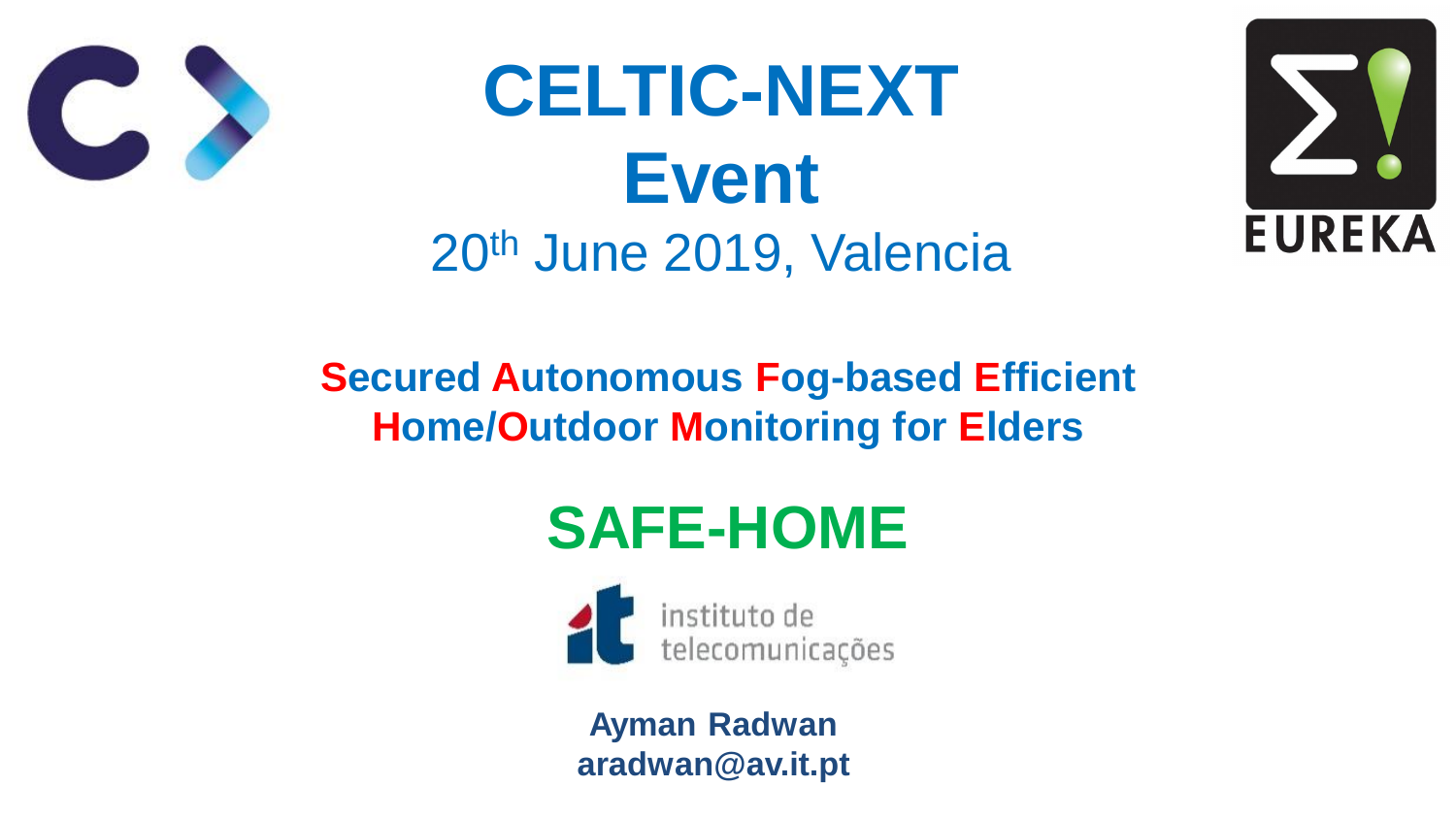Our generation is getting older Population of 60 and more years old has doubled in 2017 compared to 1980 [UN report]



Burdens are increasing on healthcare systems

UN 2030 Sustainable goals: "Ensuring healthy lives and promote well-being for all at all ages"

www.celticnext.eu 
SAFE-HOME, Ayman Radwan, Instituto de Telecomunicaçoes, aradwan@av.it.pt



## SAFE-HOME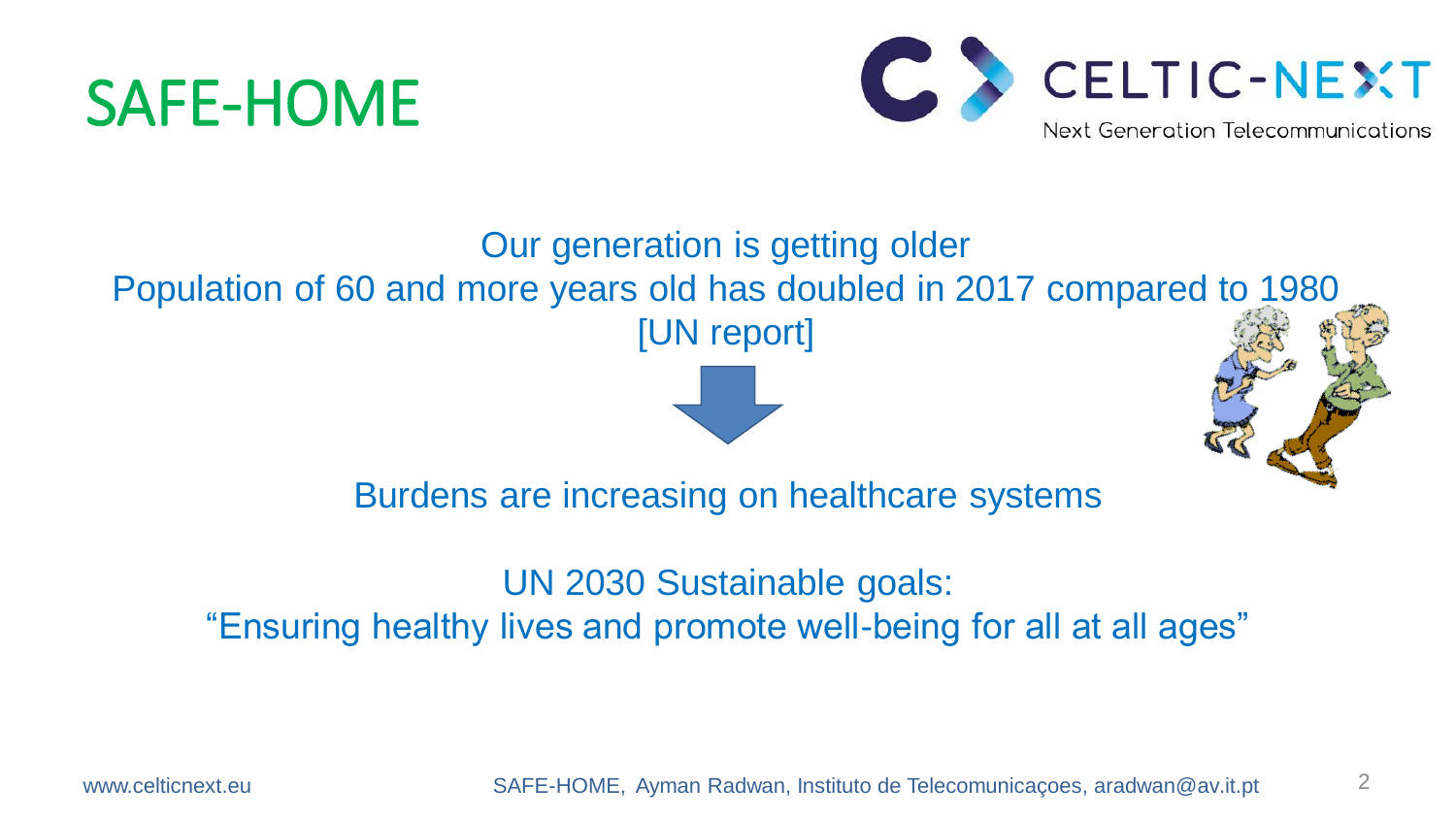



- **Socio-economic impact:** enabling seniors to live a fully autonomous life, from the comfort of their home, with autonomous monitoring of their health
	- **Economic impact:** on healthcare systems, reducing costs through reducing hospital visits, etc..

**Optimum Goal An autonomous monitoring system for elder citizens at home (and outdoor) to enable them to live a fully independent autonomous life**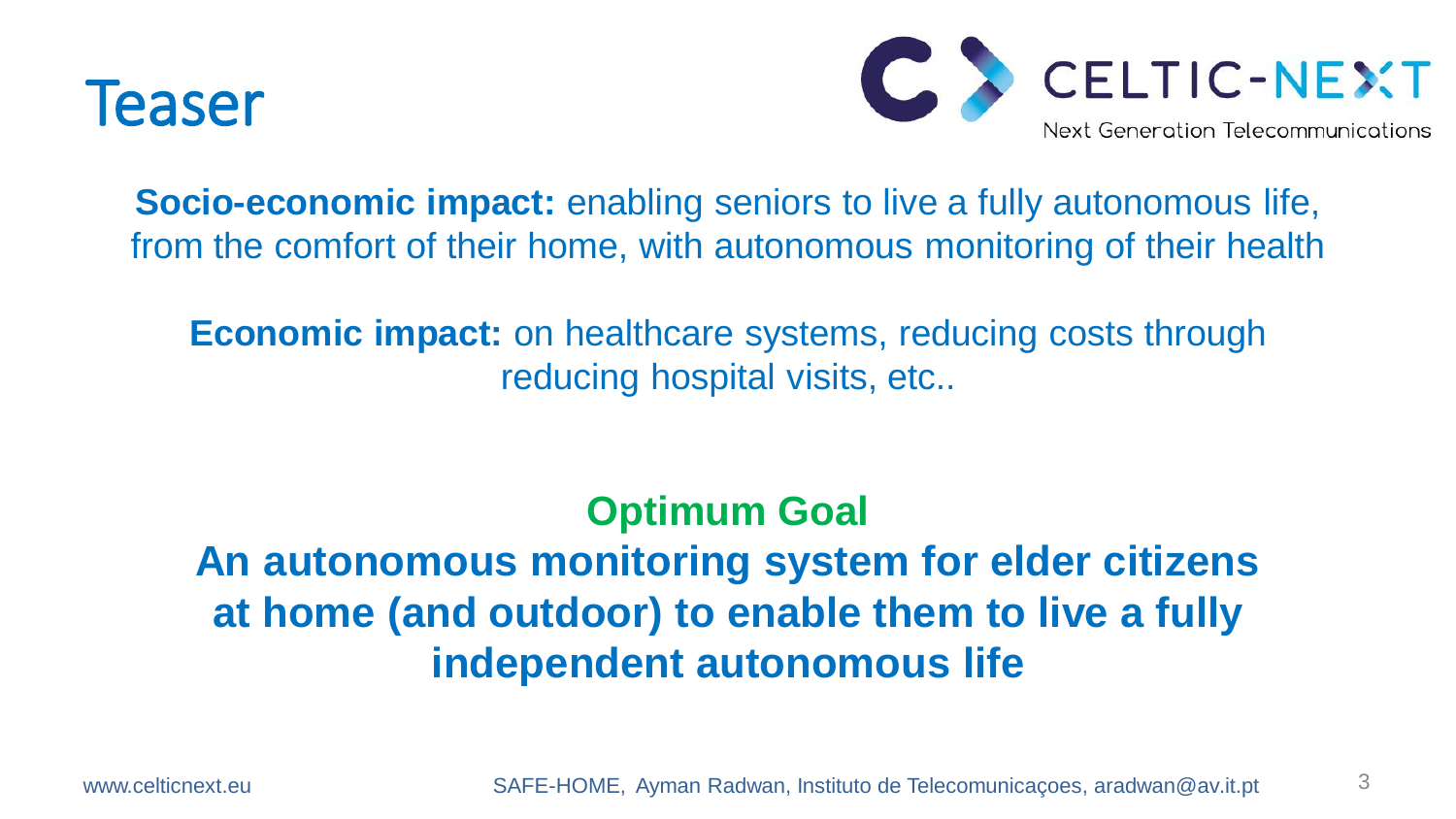# Organisation Profile



instituto de<br>telecomunicações

development in the field of Telecommunications.

telecommunications.

services on a non-competing basis.



- Instituto de Telecomunicações (IT) is a private, not-for-profit organization, of public interest, a partnership of nine institutions with research and
- IT mission is to create and disseminate scientific knowledge in the field of
- IT is actively involved in fundamental and applied research both at national and international levels. Simultaneously it is committed to foster higher education and training, by hosting and tutoring graduate and postgraduate students. it also plays its role towards public society with public awareness initiatives, knowledge transfer to industry, and by providing consulting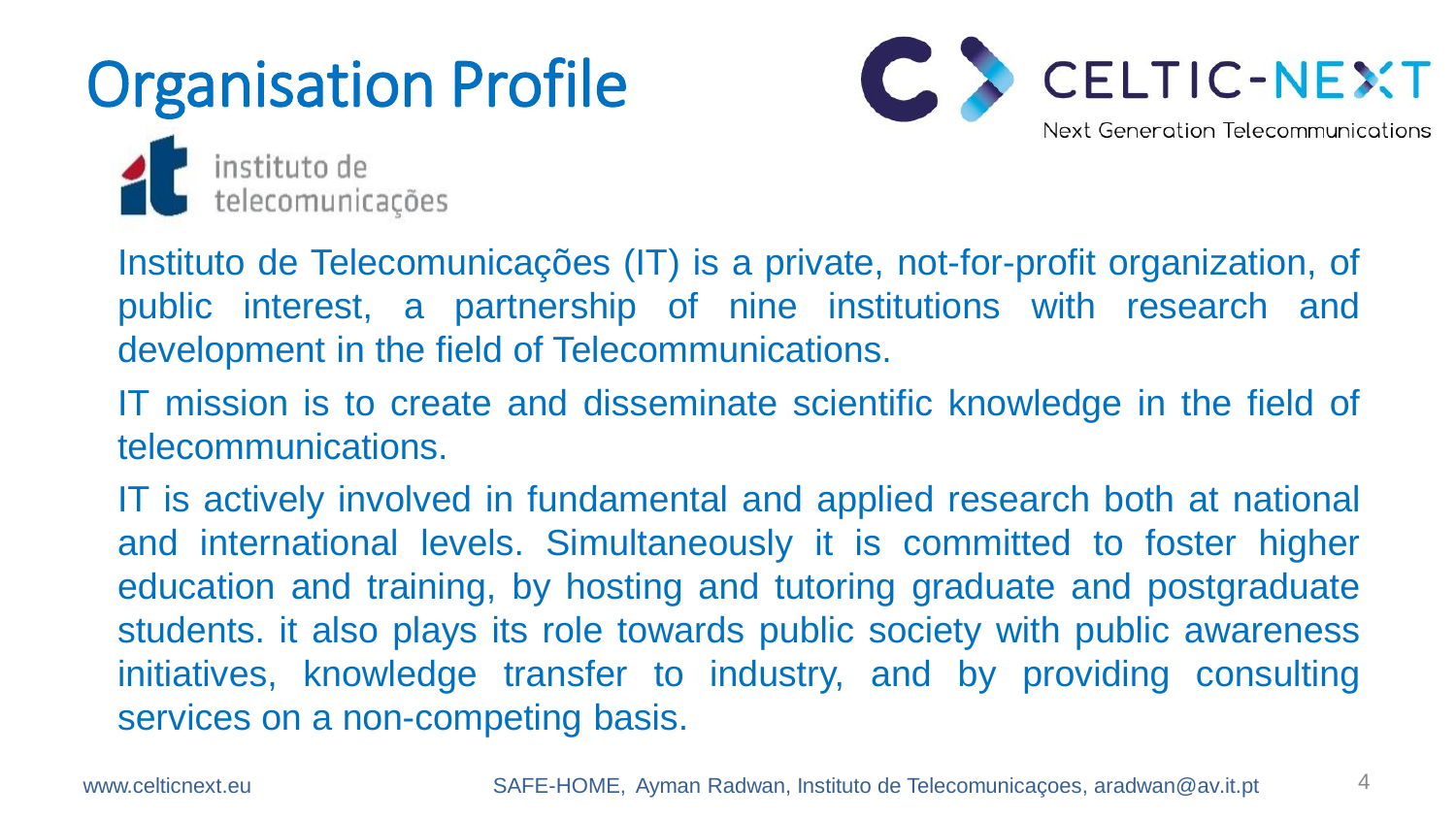## Proposal Introduction





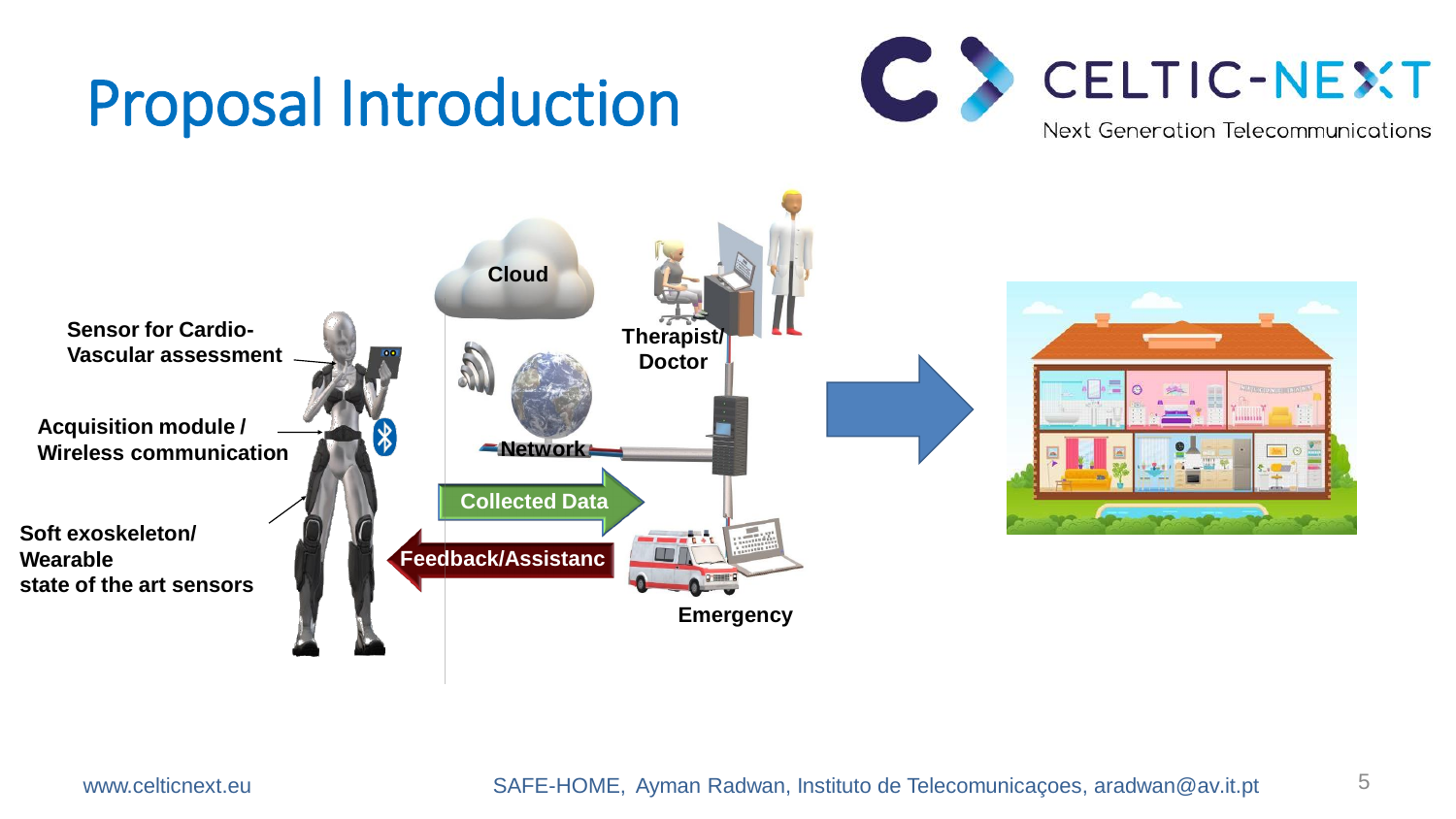## Proposal Introduction (2)





### Requirements

Sensor Design

Data Processing

www.celticnext.eu SAFE-HOME, Ayman Radwan, Instituto de Telecomunicaçoes, aradwan@av.it.pt 6

Fog

{

{

**Cloud** 

## Artificial Intelligence



Prediction

### Efficient Reliable Networking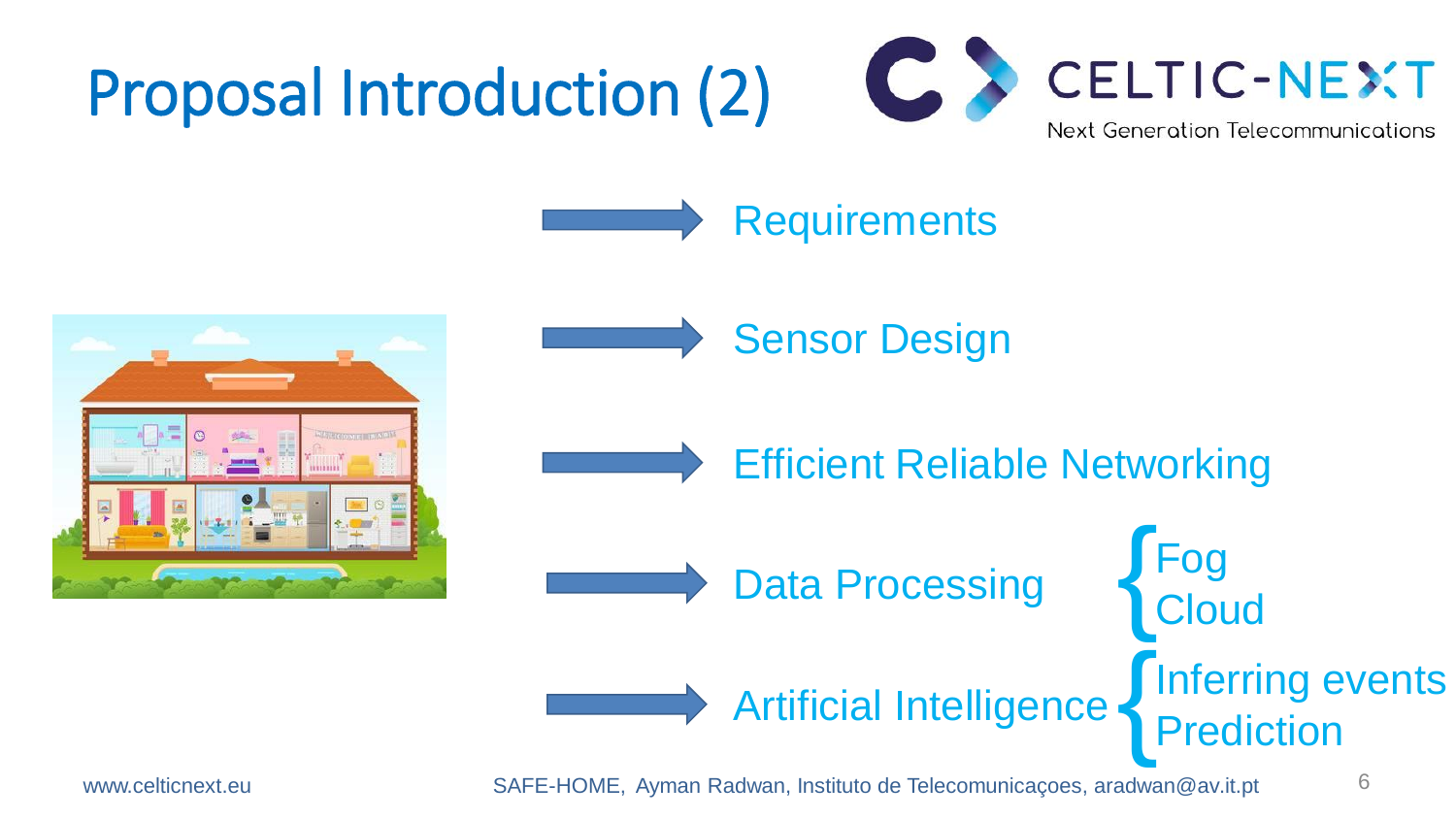Being active and physical exercise help maintain the physical and

psychological health of elder citizens.

Interaction with others, especially during rehabilitation exercises, helps diminish the effects of treatments both at a psychological

and physical level.

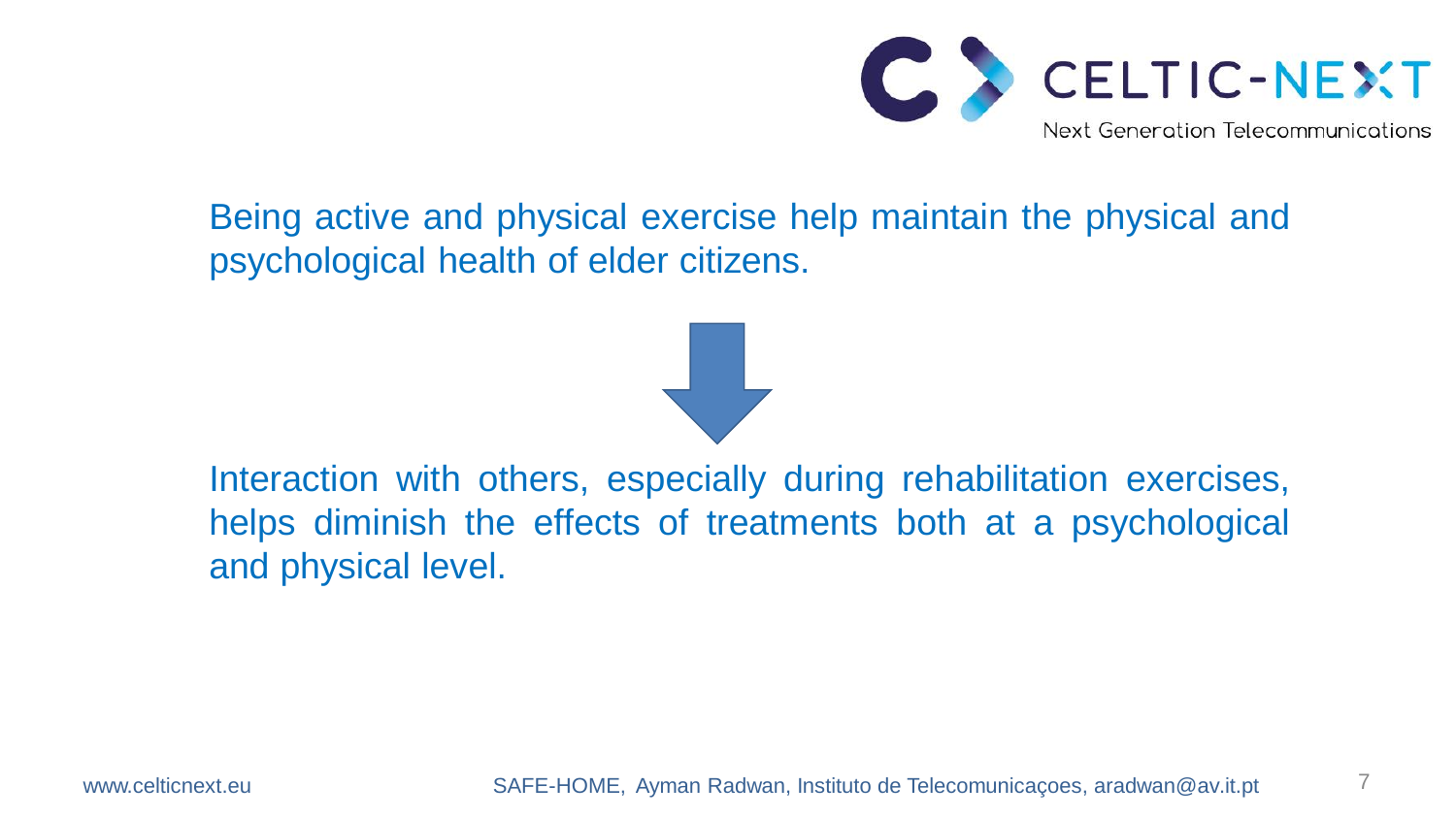



**Clinics / Elder Homes / Home Care Provider (Requirements)**